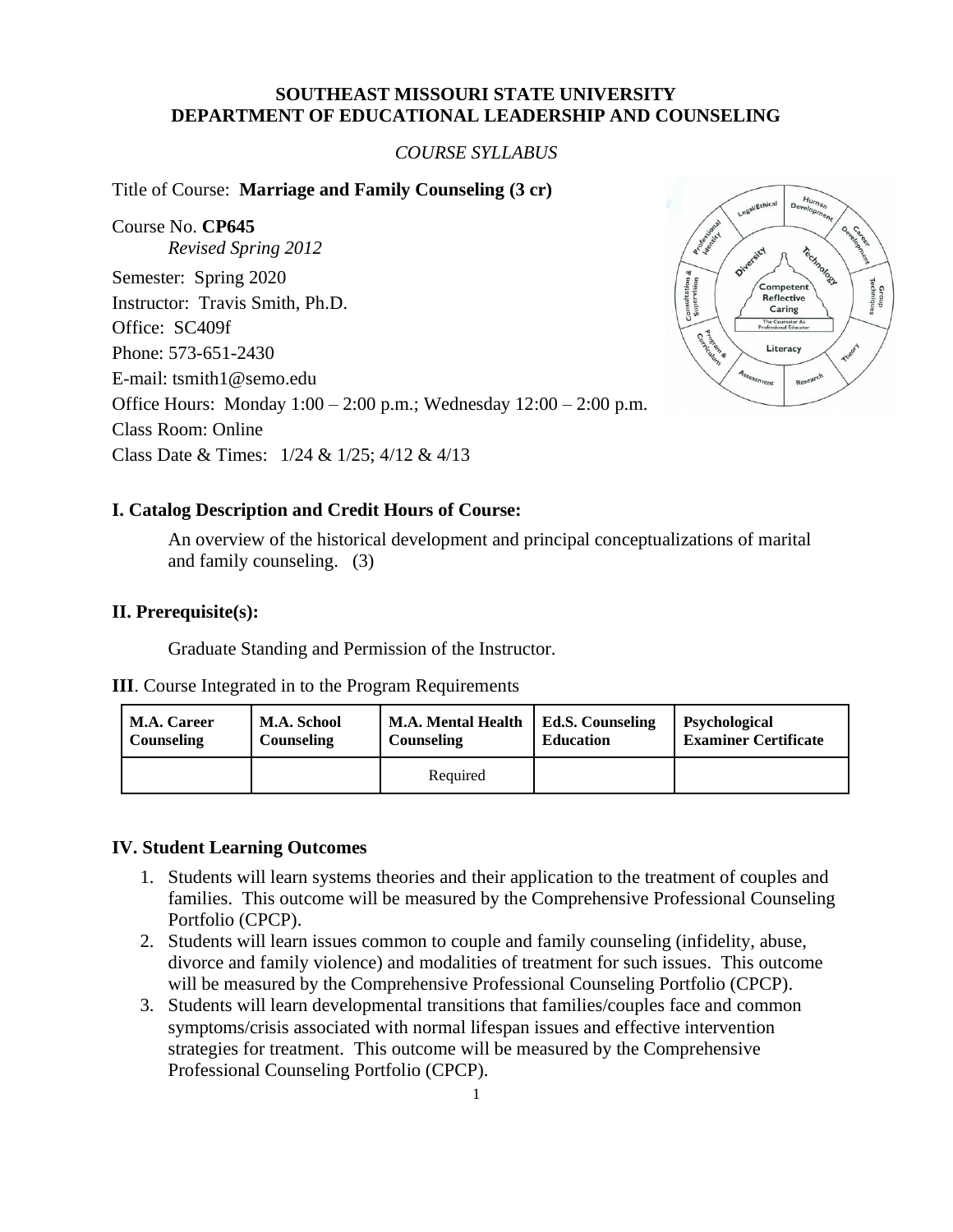## **V. Course as Relates to External Requirements**

| <b>CACREP Requirements (2016)</b>     | <b>DESE Requirements</b><br>(2011) | <b>LPC</b><br><b>Requirements</b> | <b>NBCC</b><br><b>Requirements</b> |
|---------------------------------------|------------------------------------|-----------------------------------|------------------------------------|
| 3. Human Growth & Development         |                                    |                                   |                                    |
| 5. Counseling & Helping Relationships |                                    |                                   |                                    |
|                                       |                                    |                                   |                                    |

a systems approach to conceptualizing clients

**VI.** Course as Relates to External Standards

# **CACREP Standards (2016)**

Section II.F.3. Human Growth & Development

b. theories of individual and family development across the lifespan

Section II.F.5. Counseling & Helping Relationships

a. a systems approach to conceptualizing clients

## **DESE Standards (2011)**

## **VII. Purposes or Objectives of the Course:**

- A. Examine the history and development of the practice of marital and family counseling.
- B. Compare and contrast various approaches to marital and family counseling.
- C. Gain knowledge and skills relevant in the process of family counseling.
- D. Learn application of knowledge and skills in marital and family counseling.

## **VIII. Course Content or Outline: Class Hours**

| А. | Historical Development of Marital and Family Counseling |                                      |  |
|----|---------------------------------------------------------|--------------------------------------|--|
|    |                                                         | <b>History and Prominent Figures</b> |  |
|    |                                                         | Interdisciplinary contributions      |  |

- 3. Professional Organizations
- 4. Codes of Ethics

## B. Major Concepts and Issues in Marital and Family Counseling 12

- 1. Healthy and Dysfunctional Families
- 2. Diagnosis
- 3. The "double bind"
- 4. Symbiotic relationship
- 5. Rules (Implicit, Explicit)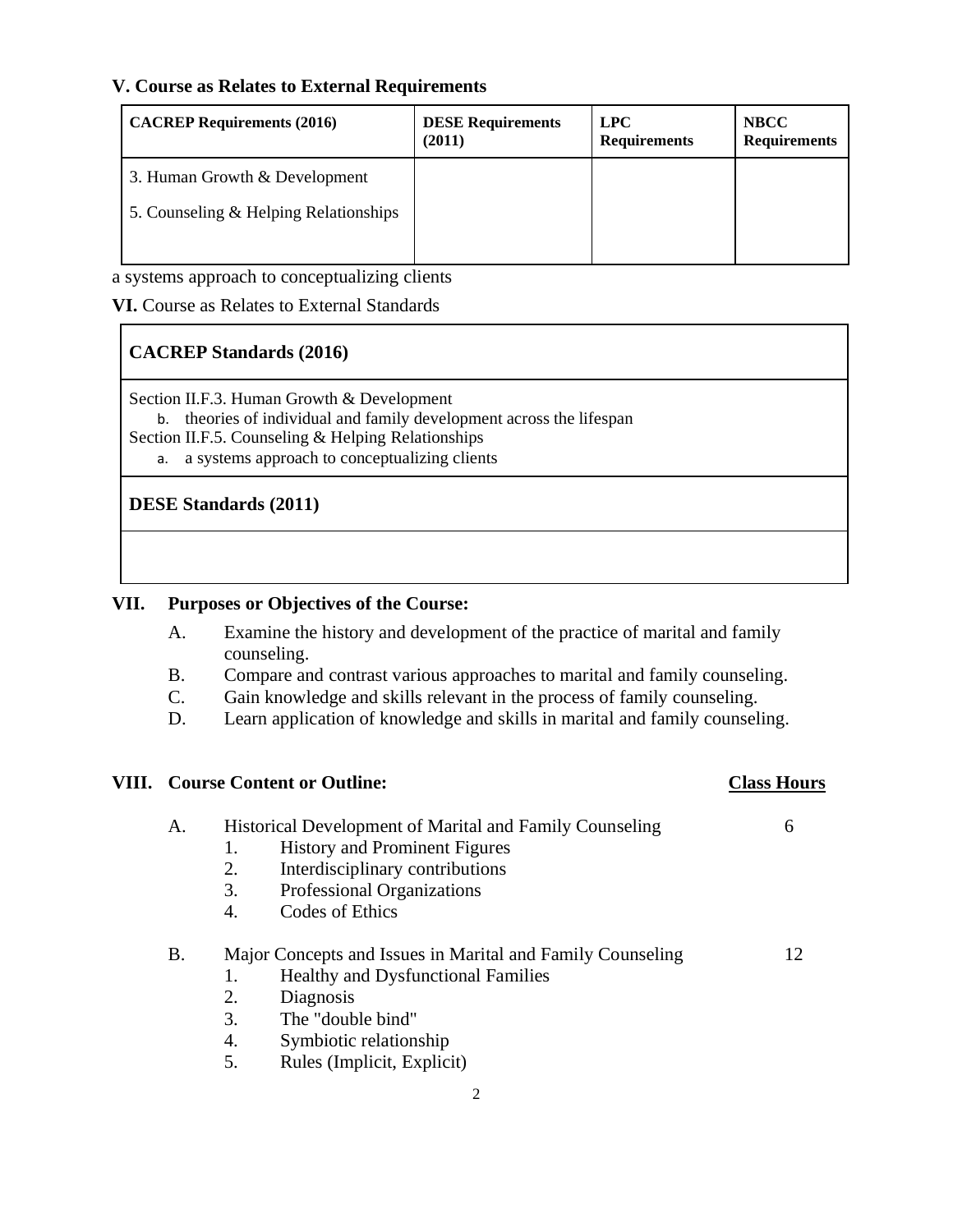- 6. Roles
- 7. Meta-communications
- 8. Undifferentiated ego-mass
- 9. Sexual Issues
- 10. Divorce
- 11. Substance Abuse
- 12. Blended Families
- 13. Infidelity

# C. Theoretical and Integrated Approaches to Marital and Family Counseling 21

- 1. Systems Theory
- 2. Couple and Marriage Enrichment
- 3. Rational Emotive
- 4. Behavioral
- 5. Structural Family Counseling
- 6. Adlerian
- 7. Emotionally Focused Therapy
- 8. Solution Focused
- 9. Narrative
- 10. Cognitive Behavioral

## D. The Process of Family Counseling 6

- 1. Diagnosis & Assessment
- 2. Conceptualization
- 3. Treatment
- 4. Follow-up

## **IX. Textbook(s):**

Bitter, J.R. (Latest Edition). Theory and Practice of Family Therapy and Counseling. Brooks/Cole.

Long, L.L. & Young, M.E. (Latest Edition). Counseling and Therapy for Couples. Thomson: Brooks/Cole.

## **X. Expectations of Students:**

A. The student is expected to participate in class discussions, role-plays, and presentations.

B. The student will be expected to complete the required readings and assignments.

C. Satisfactory performance on examinations.

D. The student will be expected to demonstrate various skill assessment techniques and counseling intervention techniques through role-play.

E. The student will be exposed to a variety of technological strategies to enhance learning.

F. The student will be informed of current legal and ethical issues in marital, couple, and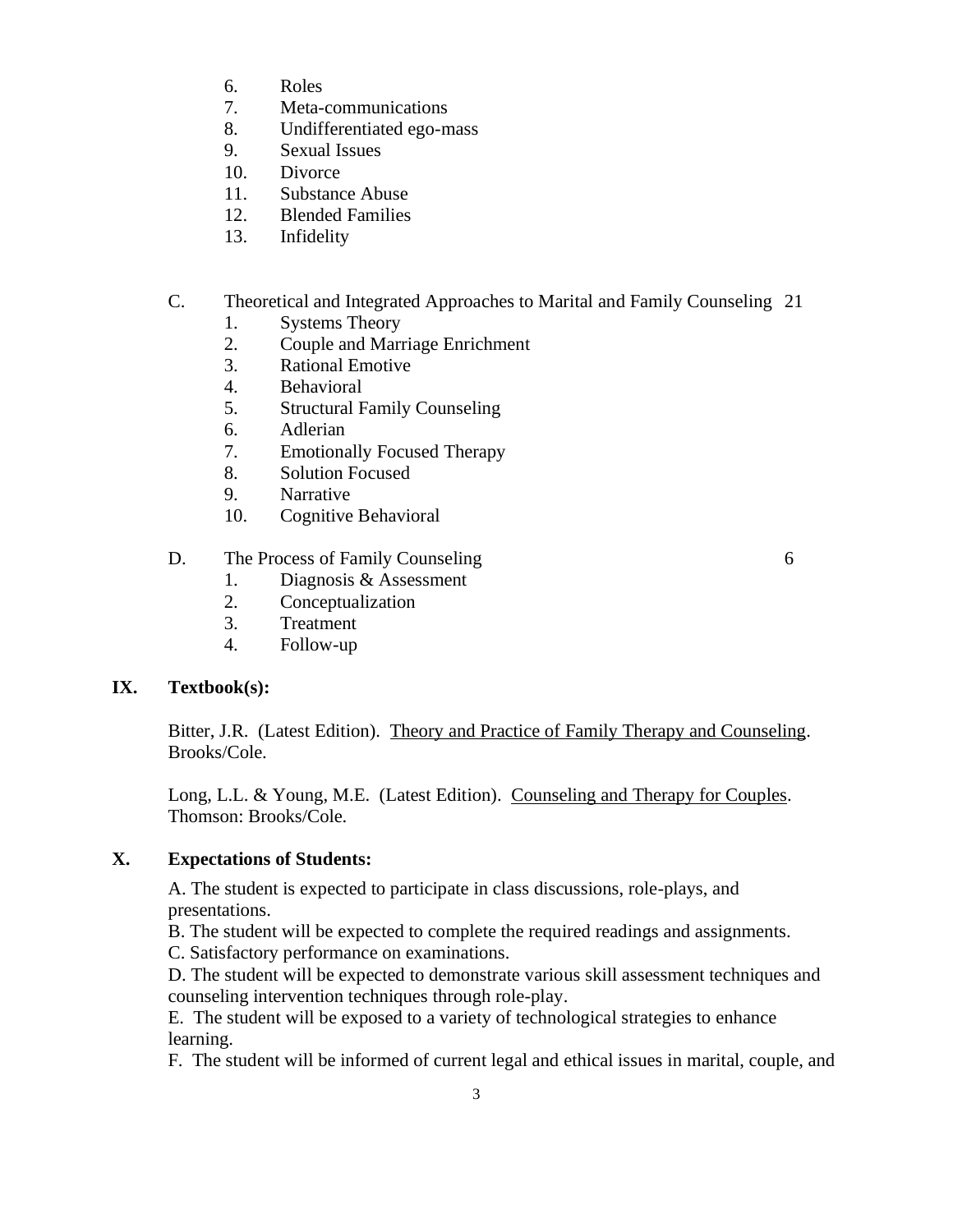family counseling.

## **XI. Basis for Student Evaluation**

- A. Written examinations (40%)
- B. Family Interview (25%)
- C. Counseling role-plays (10%)
- D. Theory Module Exercises (25%)

#### *Final letter grade:*

91% to 100% -- A 81% to 90% -- B 71% to 80% -- C 0% to 70% -- F

**Midterm & Final Exams:** See course website for full details.

**Family of Origin Interview:** See course website for full details.

**Class Participation**: Students are expected to full participate in class room activities designed to promote learning. The majority of class times will require peer interaction through role play and small/large group discussions.

## *Final letter grade:*

91% to 100% -- A 81% to 90% -- B 71% to 80% -- C 0% to 70% -- F

*Note: The section "Basis for Student Evaluation" is given as a general guideline. Course assignments and the exact final letter grade are at the discretion of the instructor. Each instructor will include assignment information and grading procedure in this section in the specific course syllabus handed out at the beginning of each semester.*

## **XII. Methods of instruction**

A combination of:

Classroom lectures and discussions Classroom experiential exercises Tests/exams

## **XIII. Academic Honesty:**

Southeast Missouri State University expects all students, faculty and staff to operate in an honest and ethical manner. Academic dishonesty is a very serious offense because it undermines the value of your education and the education of others. Students who engage in academic dishonesty face significant penalties. Forms of academic dishonesty include,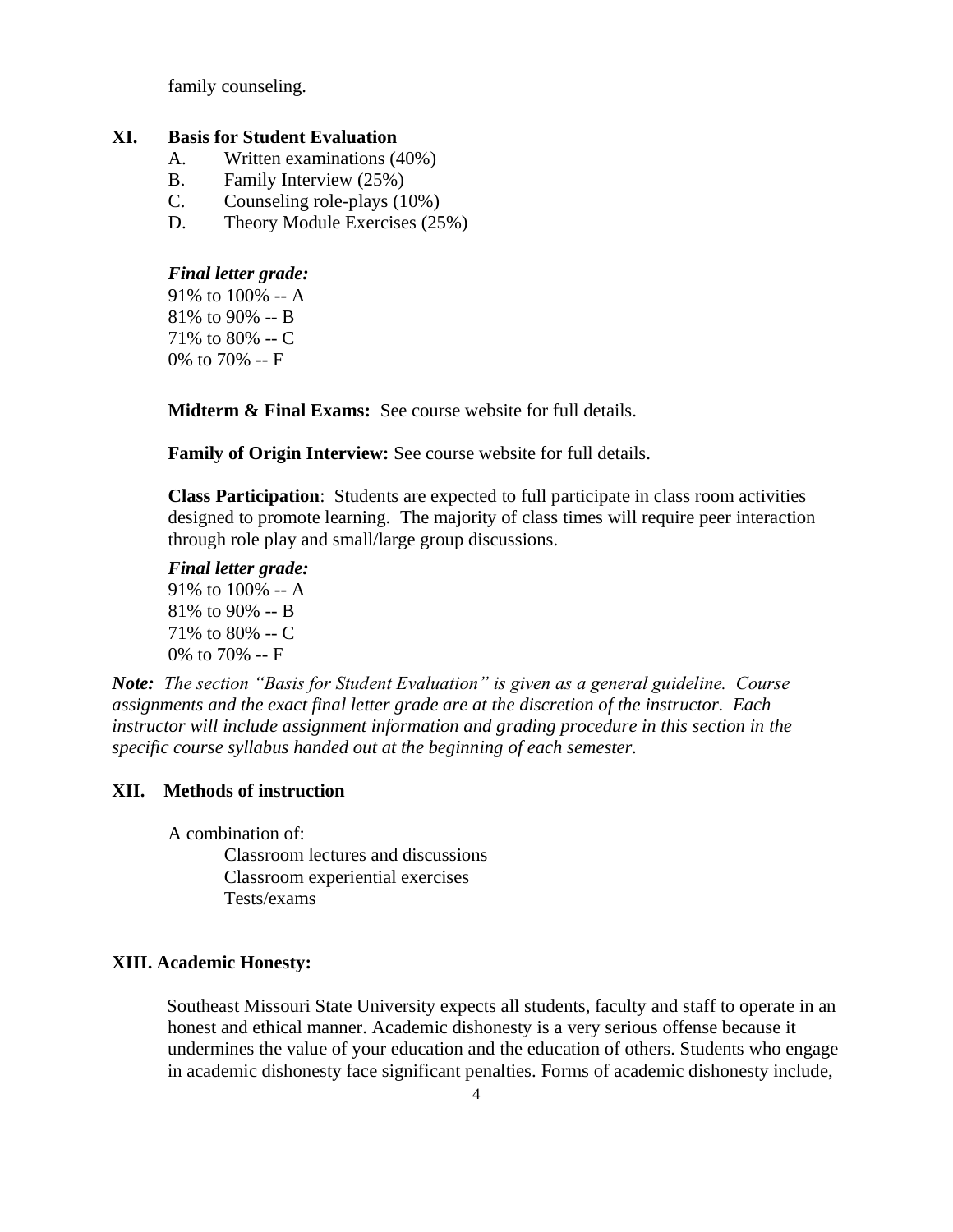but are not limited to, plagiarism, cheating, contract cheating, misrepresentation, and other actions you take. Some of these are defined below:

- Plagiarism means passing off someone else's work as your own, whether it is intentional or unintentional.
- Cheating includes copying from another person or source of information to meet the requirements of a task.
- Contract cheating is paying someone else or a company to do your work.
- Misrepresentation means you are posing as someone else or someone else is posing as you to complete a task.
- Collusion means working with one or more people to cheat. If you help someone cheat or plagiarize you will face the same penalties.

For more information, visit the Responsible Redhawks Code of Conduct http://www.semo.edu/responsibleredhawks/code-of-conduct.html or the Faculty Handbook Section (D) on Academic Honesty http://www.semo.edu/facultysenate/handbook/5d.html

### **XIV. Accessibility:**

Southeast Missouri State University and Disability Services are committed to making every reasonable educational accommodation for students who identify as people with disabilities. Many services and accommodations which aid a student's educational experience are available for students with various disabilities. Students are responsible for contacting Disability Services to register and access accommodations.

**Accommodations are implemented on a case by case basis. For more information, visit http://www.semo.edu/ds/** or contact Disability Services at 573-651-5927.

#### **XV. Civility:**

Your university experience is purposely designed to introduce you to new ideas, help you think effectively, develop good communication skills, evaluate information successfully, distinguish among values and make sound judgements. Doing this well requires respectful and courteous discussion among and between students and the instructor. Together, we must create a space where we acknowledge and respect others have different experiences, perspectives and points of view. Disagreements are likely. Mutual respect for one another and a willingness to listen are important. Remember, you are responsible for your behavior and actions. There is a no tolerance policy on bullying or harassment of any kind. Additional information on student conduct may be found at: http://www.semo.edu/pdf/stuconduct-code-conduct.pdf?ver=1.0 and http://www.semo.edu/pdf/Conduct\_Faculty\_Resource\_Guide.pdf

Further, it is to be expected that the instructor will treat all students with dignity and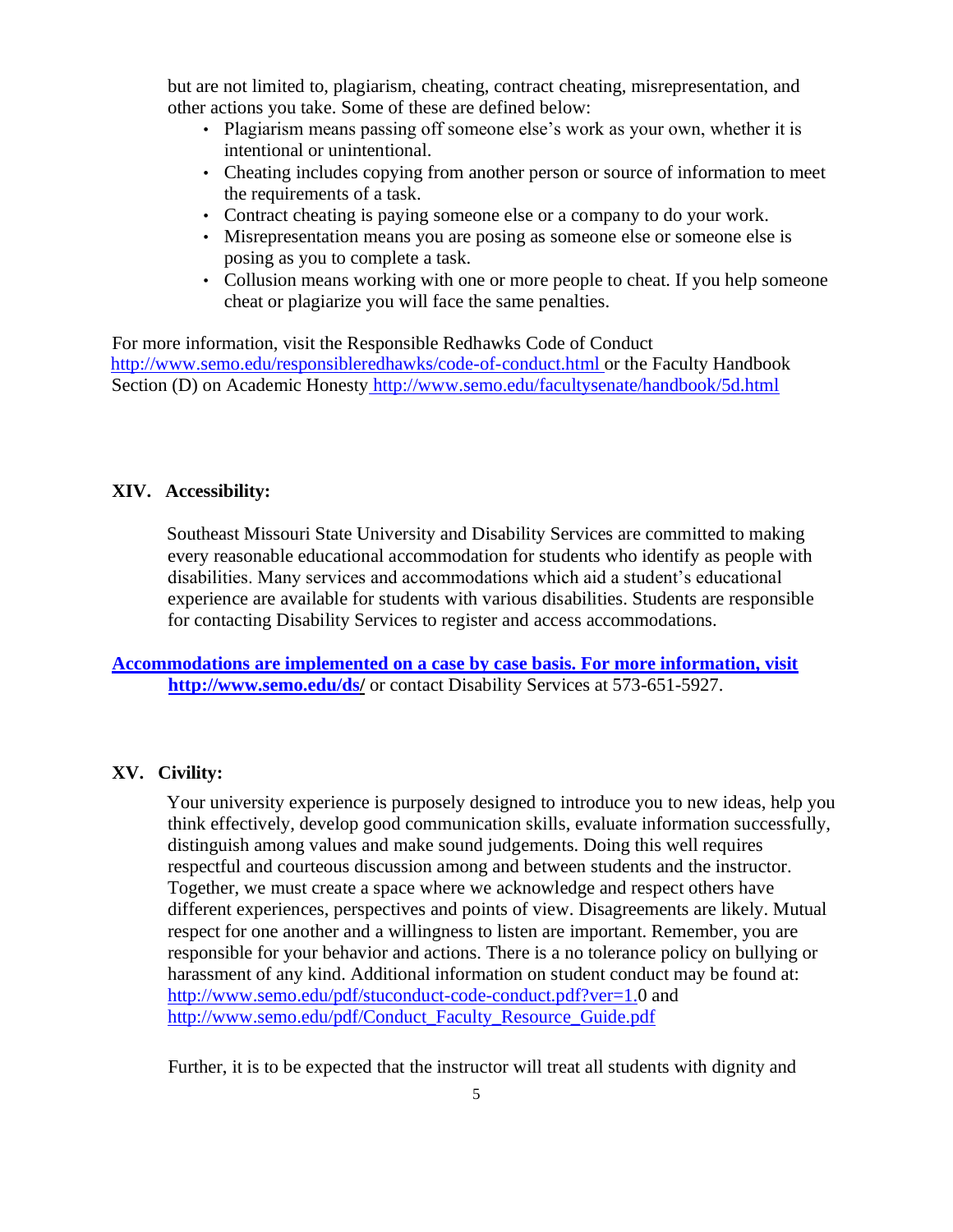respect – it is also expected that the students will treat both the instructor and other students with this same respect. In order to facilitate this process more effectively, students are asked the following: 1) before class turn off all pagers and cell phones; 2) refrain from text messaging during class; 3) avoid distracting behavior (e.g. popping gum, noisy eating, and clipping fingernails); 4) minimize side conversations; and, 5) maintain respectful interactions. Finally, personal harassment of any kind will not be tolerated.

## **XVI. Counselor Dispositions**

Counselor Dispositions, as assessed within Counselor Education are guided by the central core of the Counseling Conceptual Framework. The beliefs and attitudes related to the areas of *competence, reflection and caring*, are the guiding influence with the eight foundational counselor dispositions assessed throughout the program. These are: 1) Genuineness, 2) Congruence, 3) Non-judgmental Respect, 4) Emotional Awareness, 5) Ethical Understanding, 6) Concreteness, 7) Empathy, and 8) Professional Commitment. See https://semo.edu/psychology-counseling/accreditation.html where the current student handbook can be accessed.

## **XVII. Mandatory Reporting:**

I will keep information you share with me confidential to the best of my ability, but as a professor I am legally required to share information about sexual misconduct and crimes I learn about to make our campus and community safe for everyone.

#### **XVIII. Student Success:**

This course uses SupportNET, Southeast's student success network, to improve communication between students, faculty and staff on campus. You'll get emails through SupportNET with information about resources or concerns. Please read these emails they are sent to help you succeed! You can access SupportNET through your portal, Moodle or directly at supportnet.semo.edu to see any academic alerts, ask for help and to access resources to support your success at Southeast.

#### **XIX. Course Schedule**

The schedule is a tentative outline of topics, readings and assignments that will be covered in this course. I reserve the right to modify the schedule as needed. Students will be informed of any changes made to the tentative schedule in a timely manner.

| TENTATIVE COUNSE OUTERVE |              |            |  |  |
|--------------------------|--------------|------------|--|--|
| DATE                     | <b>TOPIC</b> | <b>DUE</b> |  |  |

# **TENTATIVE COUPSE OUTLINE**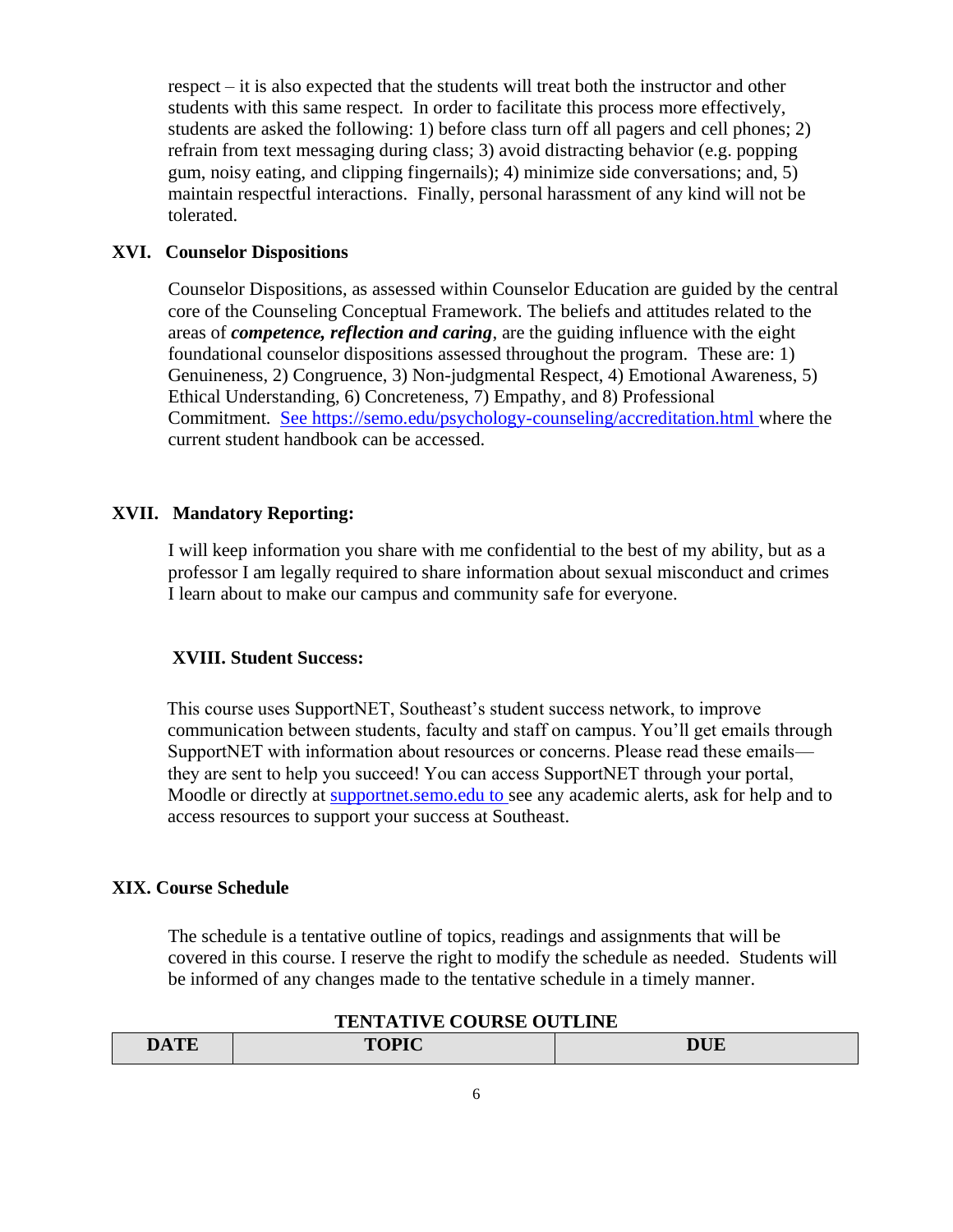| $1/24$ & $1/25$ | Introduction/Syllabus review         | Read: Bitter Ch. 1-3, 15;             |
|-----------------|--------------------------------------|---------------------------------------|
|                 | History of Couple/Family Counseling  | Long Ch.1, 5-6, 8-12                  |
|                 | Love                                 |                                       |
|                 | <b>Family Systems Theory</b>         | IAMFC standards (handout)             |
|                 | <b>Getting Started</b>               |                                       |
|                 | The Couple as a Unique System        | CACREP 2.K.3.a.                       |
|                 | Professional and Ethical Issues      | CACREP 2.K.3.c.                       |
|                 | Issues in Couple/Family Counseling   | CACREP 2.K.1.h.                       |
|                 | Infidelity                           | CACREP 2.K.2.e.<br>CACREP 2.K.2.f     |
|                 | <b>Sexual Issues</b>                 |                                       |
|                 | Divorce                              |                                       |
|                 | Assessment, Diagnosis and Treatment  |                                       |
|                 | Planning /The Initial Interview      |                                       |
|                 |                                      |                                       |
| Online          | <b>Multigenerational Theory</b>      | Bitter Ch. 4, 5, 10, 7, 8, 11, 13, 14 |
| <b>Learning</b> | <b>Adlerian Theory</b>               | <b>Assigned Readings</b>              |
| <b>Content</b>  | <b>Emotionally Focused Therapy</b>   |                                       |
|                 | <b>Brief Solution Focused Theory</b> |                                       |
|                 | Narrative and Postmodern Theory      |                                       |
|                 | <b>Experiential Theory</b>           |                                       |
|                 | <b>Structural Theory</b>             |                                       |
|                 | <b>Cognitive Behavioral Theory</b>   |                                       |
|                 | Parenting & Prevention               |                                       |
|                 | <b>Family Interview Due</b>          |                                       |
|                 | <b>Midterm Exam</b>                  | See course website for availability   |
| $4/10 \& 4/11$  | <b>Discussion &amp; Practice</b>     | Bitter Ch. 4, 5, 10, 7, 8, 11, 13, 14 |
|                 | <b>Multigenerational Theory</b>      | <b>Assigned Readings</b>              |
|                 | <b>Adlerian Theory</b>               |                                       |
|                 | <b>Emotionally Focused Therapy</b>   |                                       |
|                 | <b>Brief Solution Focused Theory</b> |                                       |
|                 | Narrative and Postmodern Theory      |                                       |
|                 | <b>Experiential Theory</b>           |                                       |
|                 | <b>Structural Theory</b>             |                                       |
|                 | <b>Cognitive Behavioral Theory</b>   |                                       |
|                 | Parenting & Prevention               |                                       |
|                 | <b>Final Exam/U-Test</b>             | See course website for availability   |

Questions, comments or requests regarding this course or program should be taken to your instructor.